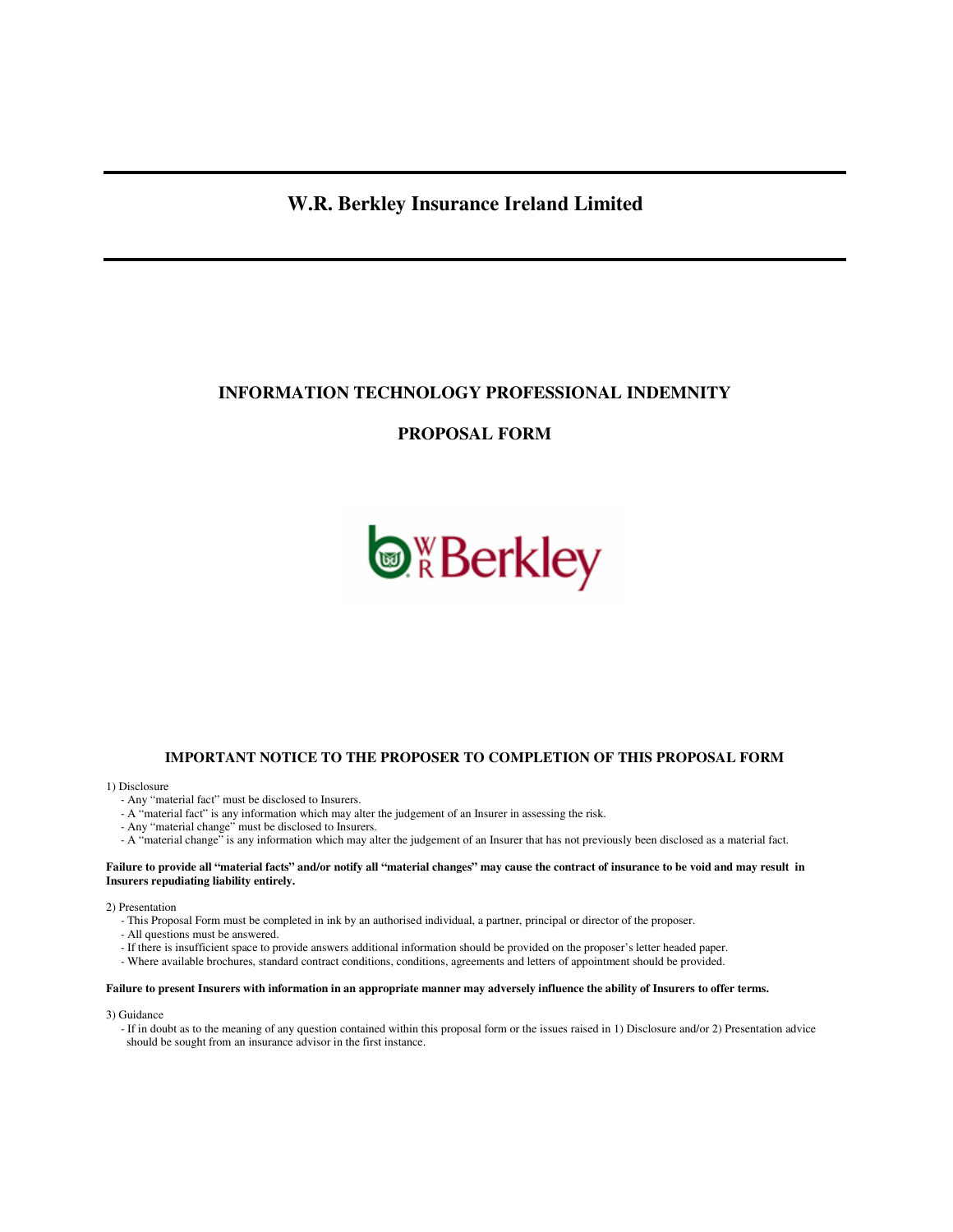## **SECTION 1 – GENERAL DETAILS**

1) Please provide the following details:

| Name of proposer(s) to be covered | Date Established |
|-----------------------------------|------------------|
|                                   |                  |
|                                   |                  |
|                                   |                  |
|                                   |                  |
|                                   |                  |

2) Main address of the proposer and any overseas addresses (specifying the name and position of the individual responsible at each location including web and e mail addresses):

#### E mail address Web address

3) Individual, partner, principal, director, consultants under a contract of service details:

| Name | Age | Qualifications | Date (s) Qualified |
|------|-----|----------------|--------------------|
|      |     |                |                    |
|      |     |                |                    |
|      |     |                |                    |
|      |     |                |                    |
|      |     |                |                    |
|      |     |                |                    |

#### **Attach CV where the proposer has been established less than 5 years and/or where any individual has no relevant qualifications.**

4) Number of employees split between the following: Qualified Administrative Other (specify) 5) Is the proposer connected or associated (financially or otherwise) with any other entity? Yes/No

5.1) If yes is cover required for any work undertaken for any associated entity? Yes/No

5.2) If yes please provide full details including nature of the work undertaken and income derived.

6) During the past 6 years has the proposer's name been changed, has any other business been purchased Yes/No and/or has any merger or consolidation taken place?

If yes please provide details.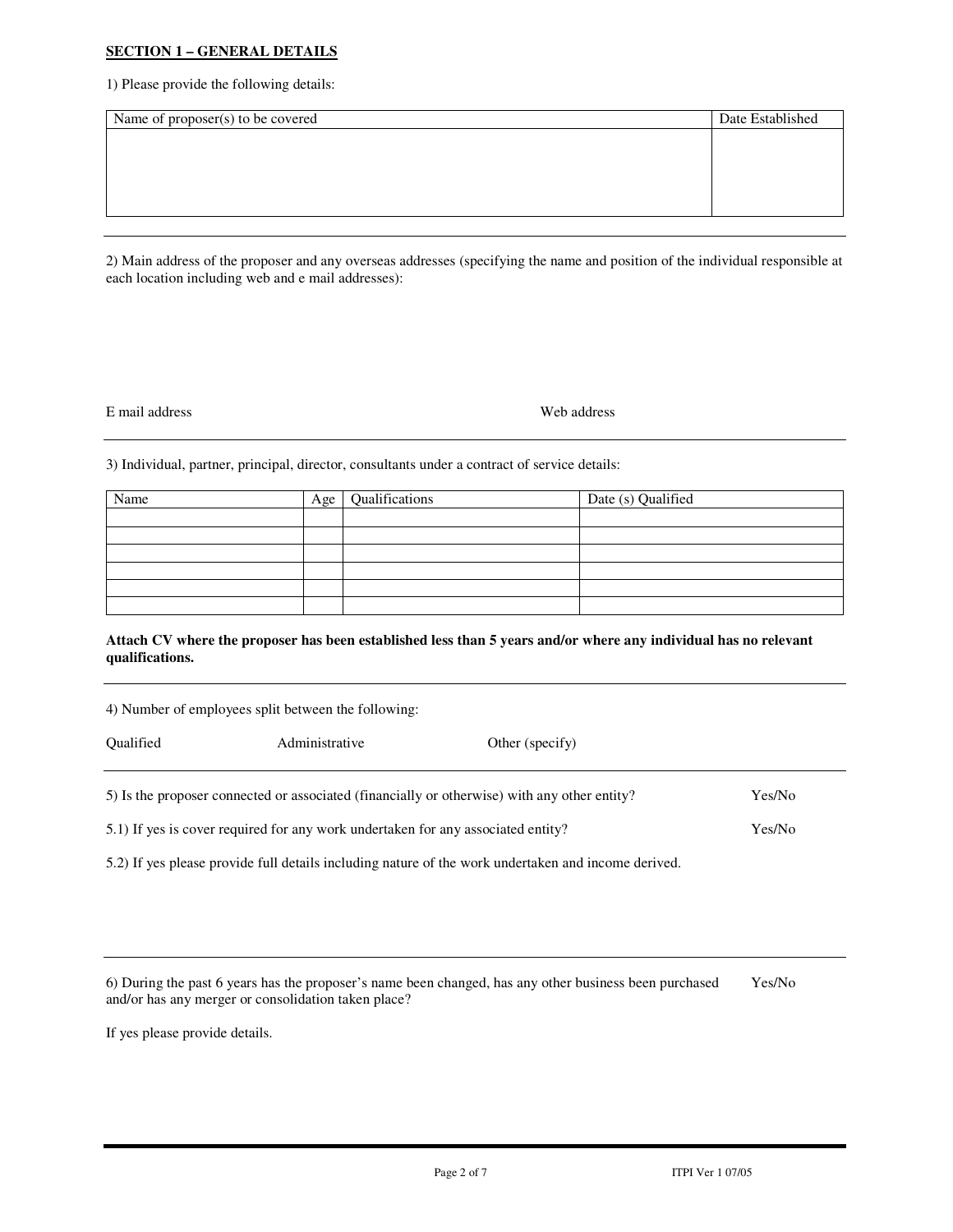## **SECTION 2 – CLAIMS INFORMATION**

1) After full enquiry has the proposer sustained any loss through the fraud or dishonesty of any person? Yes/No

If yes please provide details.

2) After full enquiry is the proposer aware of any fraud, dishonesty, bankruptcy or administration order Yes/No applicable to any past or present principal, partner, director or employee?

If yes please provide details.

3) After full enquiry has any claim been made against the proposer's business or any principal, partner, Yes/No director or employee whilst in this or any other business?

If yes please provide details.

4) After full enquiry is the proposer aware of any circumstance or incident which has or could result in any Yes/No claim being made against the proposer's business, or any principal, partner, director or employee of this or any other business?

If yes please provide details.

## **SECTION 3 – THE BUSINESS:WORK UNDERTAKEN**

1.1) What is the proposer's financial year end?

1.2) Please provide the proposer's fees/income in each of the financial periods derived from clients based in:

|               | Last Financial Year Ended | <b>Current Financial Year Ending</b> | Coming Financial Year Ending |
|---------------|---------------------------|--------------------------------------|------------------------------|
|               |                           |                                      |                              |
| Ireland       |                           |                                      |                              |
| E.U.          |                           |                                      |                              |
| USA/Canada    |                           |                                      |                              |
| Rest of World |                           |                                      |                              |
| Total         |                           |                                      |                              |

If fees/income are/is declared as derived from clients based in "Elsewhere" please provide details including territories involved and income derived.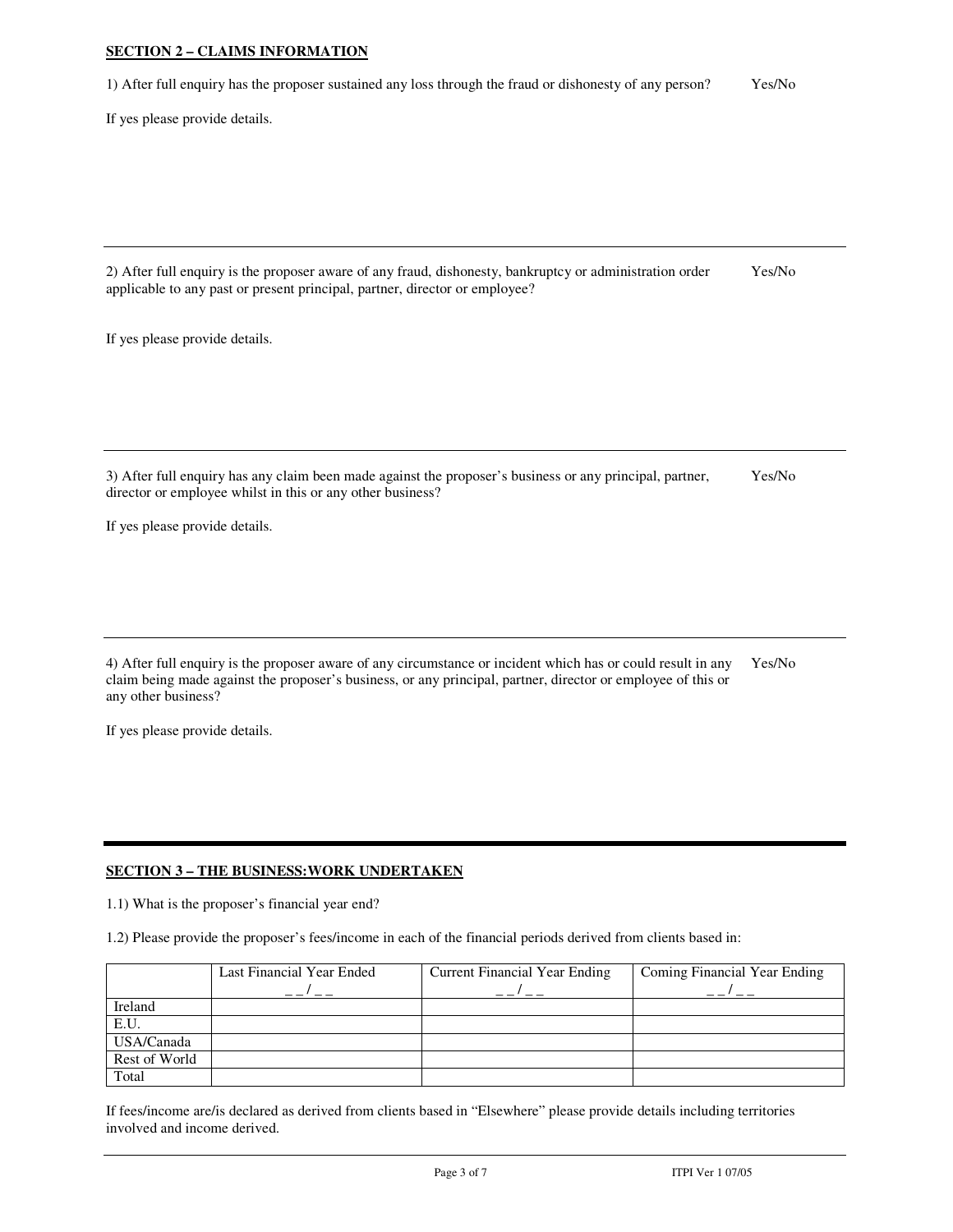2) Please allocate below, as a percentage to a total of 100%, the fees/income between activities undertaken for the last complete financial year:

|                                                                    | Ireland | E.U. | USA/   | Rest of |
|--------------------------------------------------------------------|---------|------|--------|---------|
|                                                                    |         |      | Canada | World   |
| Hardware - sales of own brand                                      |         |      |        |         |
| Hardware - distribution of other brands                            |         |      |        |         |
| Hardware - installation                                            |         |      |        |         |
| Hardware - maintenance                                             |         |      |        |         |
| Software product sales - shrink wrapped third party                |         |      |        |         |
| Software product sales - shrink wrapped own written                |         |      |        |         |
| Software product sales - customisable software                     |         |      |        |         |
| Software services - installation including configuration (No code) |         |      |        |         |
| Software services - customisation (including code changes)         |         |      |        |         |
| Software services – developing bespoke applications                |         |      |        |         |
| Software services – maintenance                                    |         |      |        |         |
| Consultancy (please provide full details)                          |         |      |        |         |
| Provision of contract staff                                        |         |      |        |         |
| Provision of outsourced services                                   |         |      |        |         |
| Provision of managed services                                      |         |      |        |         |
| Training                                                           |         |      |        |         |
| Web design                                                         |         |      |        |         |
| Domain name registration                                           |         |      |        |         |
| Web hosting                                                        |         |      |        |         |
| Other (specify)                                                    |         |      |        |         |
|                                                                    |         |      |        | $100\%$ |

3) If the proposer undertakes or has undertaken software installation (including configuration and customisation services) please provide details of the length of a typical installation, the frequency of clients whom do not have their own in house IT expertise.

3.1) Does the proposer both specify the business requirements for the client and also implement the solution? Yes/No

4) If the proposer undertakes or has undertaken bespoke development services and/or consultancy services are you given the authority to manage projects on behalf of the client?

4.1) Does the proposer both specify the business requirements for the client and also implement the solution? Yes/No

5) Is cover required for any other activity, now ceased, which is different to those declared in (3) above? Yes/No

If yes please provide details.

6) Is the proposer aware of any change in activity/structure that will occur in the coming financial year? Yes/No

If yes please provide details.

7) What percentage of fees over the last 3 years have been paid to outside consultants?

8) When the proposer engages outside consultants please provide details of the activities undertaken by the outside consultants.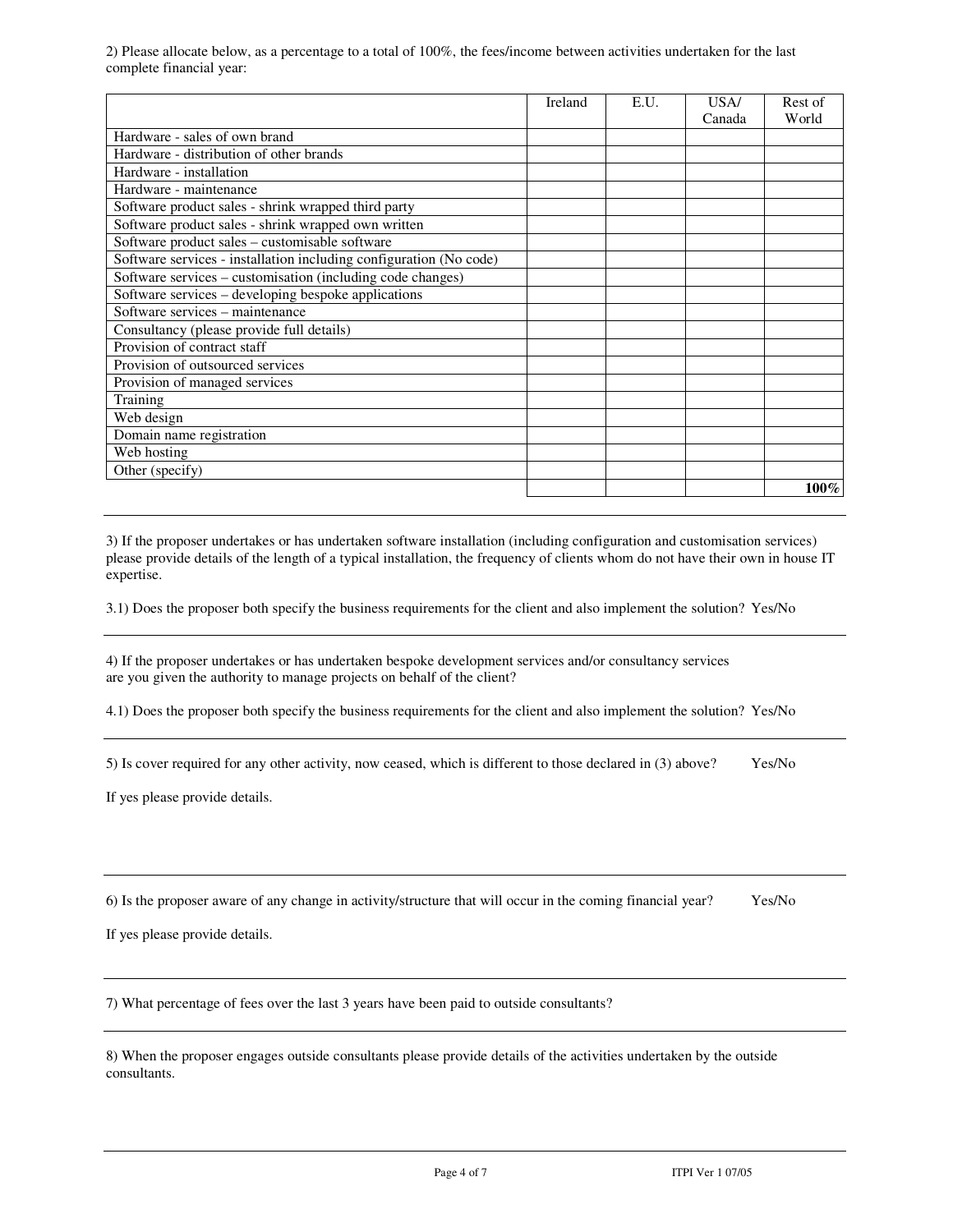9) Please list the proposer's 3 largest contracts undertaken in the last 3 years.

| Type of Service and Country | Fee | Contract Value | Date Commenced | Date Completed |
|-----------------------------|-----|----------------|----------------|----------------|
|                             |     |                |                |                |
|                             |     |                |                |                |
|                             |     |                |                |                |

10) Please list the proposer's 3 largest contracts due to be undertaken in the next three years.

| Type of Service and Country | Fee | Contract Value | <b>Anticipated Date</b><br>of Commencement | <b>Anticipated Date</b><br>of Completion |
|-----------------------------|-----|----------------|--------------------------------------------|------------------------------------------|
|                             |     |                |                                            |                                          |
|                             |     |                |                                            |                                          |
|                             |     |                |                                            |                                          |

11) Is the proposer a member of a consortium or has the proposer entered into a joint venture agreement? Yes/No

If yes please provide details.

#### **SECTION 4 – THE BUSINESS:RISK MANAGEMENT**

1) Is the proposer admitted to any Association or accredited to any quality systems such as the ISO series? Yes/No

If yes please provide details.

2) What are the proposer's procedures in operating a diary system?

3) If the proposer is a sole practitioner, please provide details of arrangements to maintain service and standards in the event of sickness or holiday?

4) Does the proposer have written procedures or checklists for the service performed? Yes/ No

If yes please provide details.

5) What records are kept by the proposer of telephone conversations and attendance at meetings?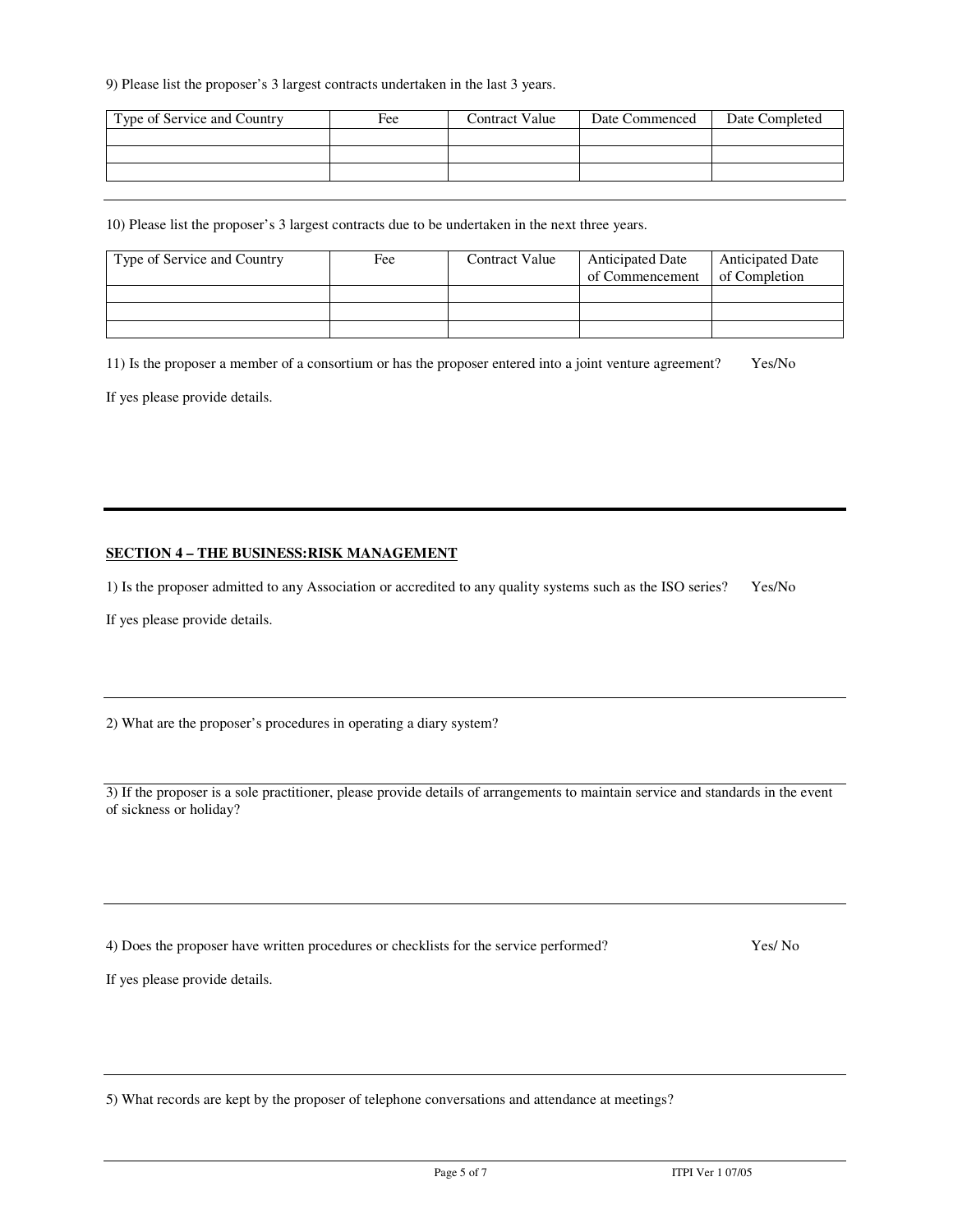If yes please provide details.

7) What are the proposer's procedures, such as letters of engagement, to ensure that a clients requirements are clearly identified and can be met?

8) How often does the proposer undertake a review of working procedures?

9) What are the proposer's procedures in reviewing the work undertaken by staff and partners?

10) Does the proposer always obtain satisfactory written references when engaging employees? Yes/No

If no please provide details.

11) How does the proposer appoint and manage any sub consultants?

| 12) Does the proposer ensure that any outside consultants engaged carry their own Professional Indemnity Yes/No |  |
|-----------------------------------------------------------------------------------------------------------------|--|
| Insurance?                                                                                                      |  |